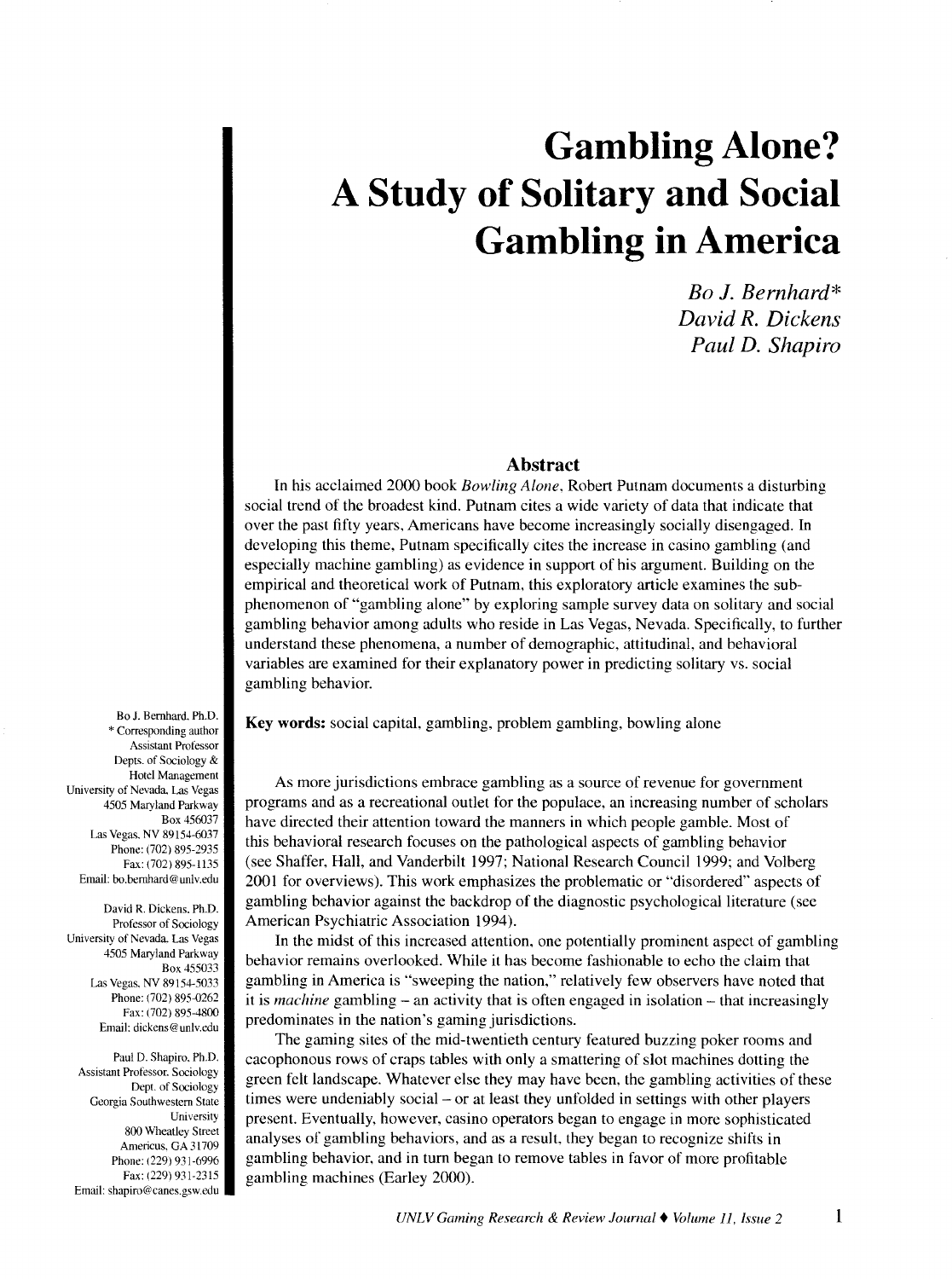As Kilby, Lucas. and Fox point out in their examination of gaming regulatory data. the economic parameters of this transformation are striking:

In the casinos of the past. table games were king. Not only were table games the most popular, but they were also the most profitable. On the Las Vegas Strip, where table games once ruled, slots now dominate... Statewide in Nevada. slots generate over 67% of the total casino win. The comparison is even more dramatic if you were to look at departmental profits (2005, p. 107).

This transformation left gamblers in a social environment where their gambling successes or failures were no longer as directly or viscerally tied to those of other players. Instead, the gambling act increasingly involved interaction with machines rather than other humans. Today, a "deforestation effect" is clearly visible in casino spaces. as increasingly sophisticated machines continue to encroach upon gambling terrain long inhabited by wooden tables. Breathless pronouncements about the current "poker boom" aside, the business advantages of machine games. coupled with strong consumer demand, promise to make these electronic games even more popular in America in the future.

Given this development. the social aspects of this transformation would seem to be of primary importance to those interested in researching gamblers. Do gamblers "gamble alone"? And more specifically, how are those who gamble alone different from those who gamble socially? This paper attempts to provide a first step in understanding these phenomena by conducting an exploratory analysis of empirical data on gambling alone.

The major impetus for this study comes from Harvard professor Robert Putnam's enormously influential book, *Bowling Alone: The Collapse and Revival of American Community* (2000). Putnam's primary thesis contends that Americans are engaging in far fewer social activities than they have in the past, and that this reduction in what he calls "social capital" has had severe consequences for the wellbeing of communities and individuals throughout the country.

The idea itself is of course hardly new in the history of social thought, as sociologists and historians began expressing a concern for the loss of community in the face of the spread of modern, individualistic society as early as the latter nineteenth century. The German sociologist Ferdinand Toennies decried the change from personal, face-toface community life *(Gemeinschaft)* to impersonal society *(Gesellschaft).* Similarly, the American Charles Cooley highlighted the ditierences between informal. personal, primary groups and more formal, impersonal secondary groups in his description of modern, industrial society. The contemporary rise of machine-mediated electronic chat rooms, bulletin boards, and e-mail is merely the latest manifestation of this trend away from a reliance on face-to-face interaction that began more than a century ago. This paper will examine the implications of Putnam's claims and their impact upon gambling studies, and explore some of Putnam's arguments by examining empirical data on gambling.

## **Gambling Alone**

Before we delve into the claims made by Putnam, we should note that his was hardly the first research work that made broad claims about gambling's social (or anti-social) nature. In their pioneering book on clinical approaches to problem gambling, *When Luck Runs Out*, Custer and Milt (1985) describe the allure of recreational gambling as social in character:

In addition to the chance of winning, gambling also offers for many the opportunity to socialize. For these people, the bingo game in the basement of the church or card game at the country club once or twice a week is a major social activity. The crowd at the OTB [Off Track Betting] office shares a feeling of fraternity. Real track denizens say that the minute they get inside the track grounds they feel as though they've "come home." The Friday-night poker game has, for millions of Americans, become a traditional social function... even the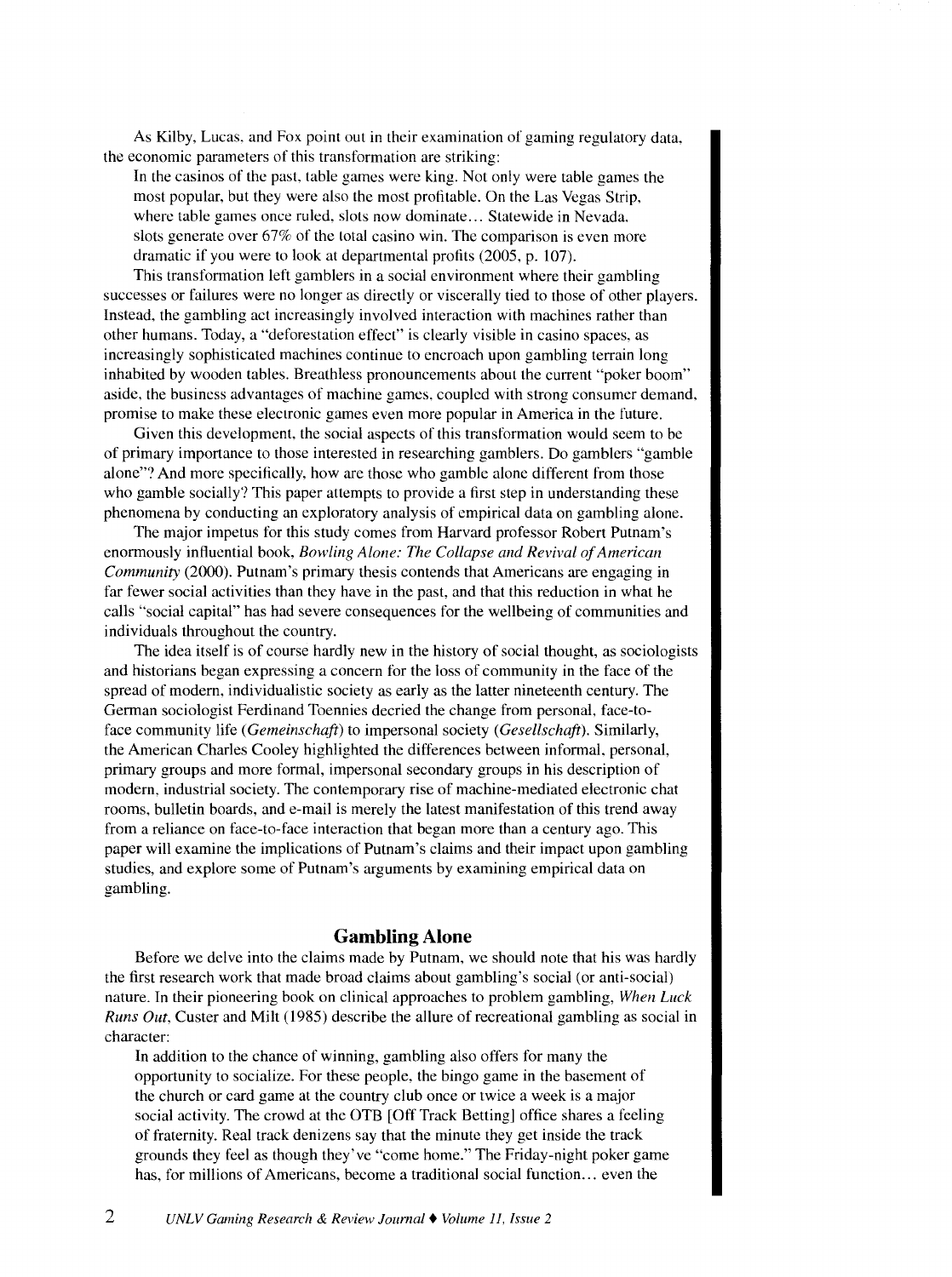#### *Gambling Alone? A Study of Solitary and Social Gambling in America*

thousands of transients who mill about the gambling casinos of Las Vegas and other venues nightly enjoy a sense of camaraderie and belonging, a feeling of being comfortable and safe ( 1985, p. 30).

It is difficult to overemphasize the significance of Custer and Milt's work in the history of the field of gambling studies. It was Custer's clinical work that led to the inclusion of pathological gambling in the Diagnostic and Statistical Manual, as well as to a broader acceptance of the disorder as a legitimate public health problem (see Volberg 1994; Korn and Shaffer 1999: and Korn 2001). Custer's research, however. was based on analyses of 1970s- and 1980s-era Veteran's Administration patient populations in Brecksville, Ohio, and may well be a bit anachronistic in the rapidly-evolving field of gambling studies today. A generation later, the gambling act has broadened and changed in dramatic ways. In fact. Putnam argues that gambling- and virtually all forms of everyday recreational life, for that matter- has evolved in decidedly anti-social (and unhealthy) ways.

Putnam's story is a classic "declensionist narrative," portraying the present as a poor and deteriorating imitation of a lost past. The first section of *Bowling Alone* sets out to establish that Americans are increasingly spending their free time alone rather than in formal and informal group settings. Whereas cultural commentators have complained for years that American families no longer gather together at the dinner table. Putnam presents a seemingly endless series of findings that reveal a far more vast and ominous transformation.

According to Putnam, to a significant degree and "by virtually every conceivable measure," social engagement appears to be dying out (or at least in severe decline). To support this argument, he marshals an impressive amount of data from fifty years' worth of diverse and broad-based social surveys. His findings hold true not only at the informal level (the critics are right, it seems: American families are spending less time together), but also at the formal level (as Shriners, the PTA. Republicans, Democrats, and volunteer organizations alike share one thing in common: declining membership). Often, Putnam attributes this profound fifty-year decline to technological factors, which makes sense: virtually every technological "toy" introduced over the past fifty years has thrived upon single-individual "play."

Interestingly, one factor identified as an indicator of this decline is the rapid disappearance of card game playing, which Putnam suggests has decreased fifty percent since the early 1980s. The author goes so far as to predict the extinction of card games as a social activity-- a prediction that already appears a bit problematic, given the apparent rebirth of poker nights.

Most germane to our work, Putnam relates this unfortunate tale of decline to the growth of machine gaming in casinos:

Substitutes for card playing have emerged. of course, everything from computer and video games to casino gambling. Like cards, these pastimes provide the spice of chance. *Unlike card playing, however, these successors are distinguished by their solitary nature.* My informal observation of internetbased bridge games suggests that electronic players are focused entirely on the game itself. with very little social small talk. unlike traditional card games. Even fanatics of Microsoft Solitaire rarely play in a group and *any visitor*  to the new mega casinos that dot the land has chilling memories of acres of *lonely "players" hunched in silence over one-armed bandits.* Bridge, poker, gin rummy, and canasta are not being replaced by some equally "schmoozable" leisure time activity (2000, p. 104-105, emphases added).

Hence, Putnam spends the first half of his book indicting the solitary nature of everyday life in America as a whole. and with gambling spaces in particular. The second half of Putnam's book then attempts to explain the meaning of this finding. In addressing the "so what?" question, Putnam proceeds to argue that social people tend to be healthy people. and that isolated people tend not to be healthy. He maintains that this holds true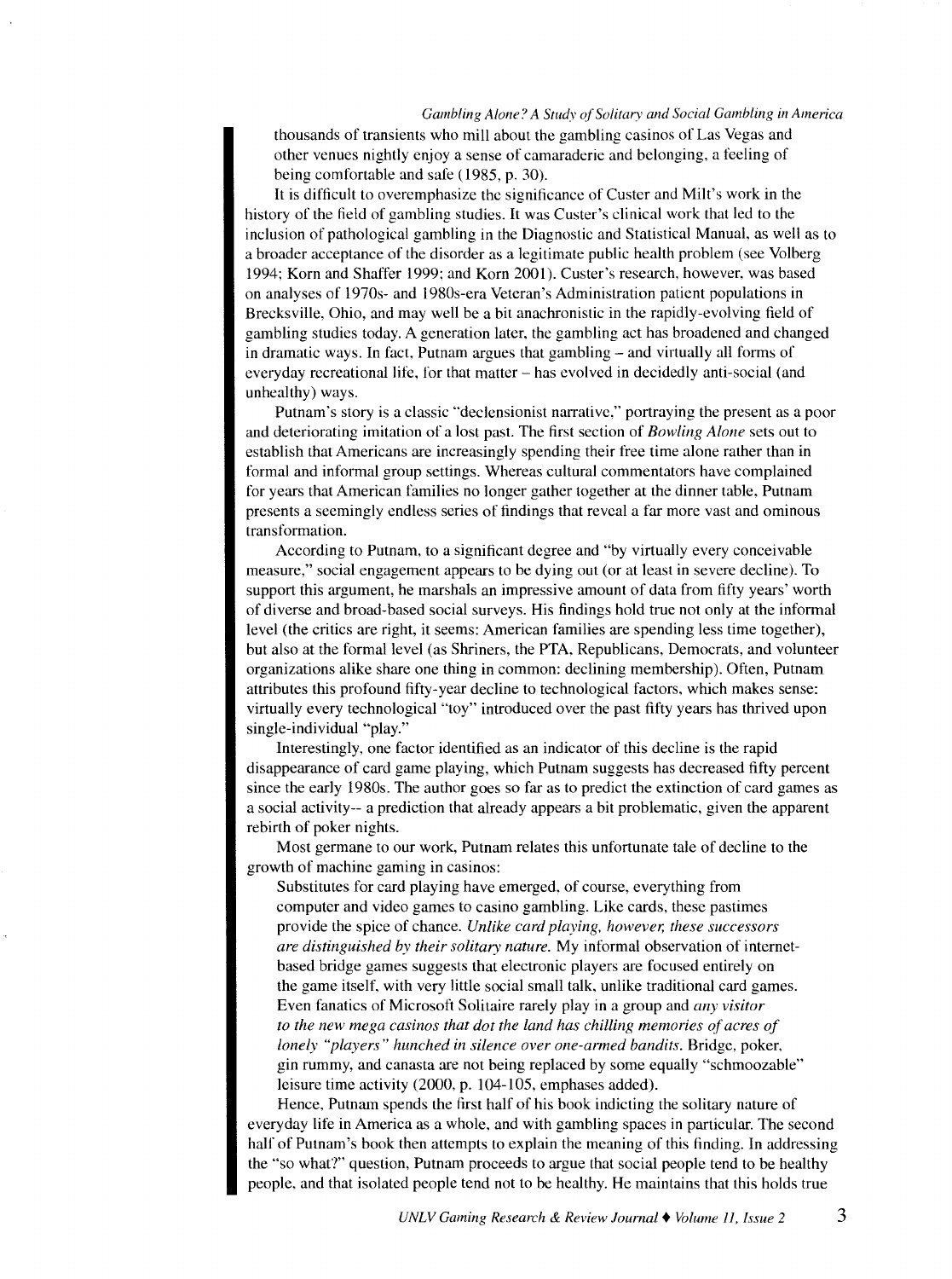at the individual, community. and state levels: states that score high on public health indicators tend to score higher on social indicators (notably, Nevada is cited as a not-sosocial state, and a not-so-healthy state) in the same way that healthy individuals tend to be social. "Bowling alone." then, in all of its forms, represents nothing short of a public health crisis in America.

Given that Putnam's work makes bold claims about the dire public health consequences of this dramatic change. and given that the field of gambling studies has recently embraced a public health perspective (Volberg 1994; Korn and Shaffer 1999; and Korn 2001), the field's neglect of "gambling alone" is perhaps especially remarkable. At the very least, given the enormous influence of Putnam's work both within and outside of academia (Putnam himself has been invited to consult for both the Clinton and Bush administrations on the policy implications of *Bowling Alone),* clearly those who are interested in empirical research on gambling must seriously consider his impassioned arguments. Though he cites an overall increase in casino attendance in America (2000, p. l 05), Putnam concedes that he is basing his comments on the anti-social nature of casino gambling on his own "informal observations," and not upon systematic empirical research.

In the following sections. we attempt to address this shortcoming by investigating empirically the trend that might properly be called "gambling alone." In addition to examining the general question of the tendency for individuals to gamble alone, we also explore the relationship between the tendency for individuals to gamble alone and a range of social variables.

## **Method**

Data for the present study were taken from a telephone survey conducted at the Cannon Center for Survey Research at the University of Nevada, Las Vegas. The estimation sample totaled 453 interviews and was drawn from the Las Vegas Metropolitan Area in Clark County, Nevada. Interviews averaged between fifteen and seventeen minutes in length, and phone numbers of interviewees were randomly selected using random-digit dialing (RDD) techniques (Czaja & Blair, 1996).

Within households, individuals were selected by rotating gender and age factors to ensure representativeness with these variables. Respondents were asked a variety of questions about their gambling activities, including how often they "gamble(d) alone." This latter question inquired specifically as to whether they gambled alone "frequently," "sometimes," "rarely," or "never." For our analyses, we examined the fairly sizable number of respondents who "frequently" gambled alone  $(N=74)$  and compared this group with those who did not frequently gamble alone. In addition, data was gathered on a range of demographic characteristics that we examine in light of the propensity to gamble alone.

## **Results**

Table 1 and 2 displays three sets of demographics: those of the full sample; those of respondents who indicated that they gambled in the past month; and those respondents who indicated that they frequently gambled alone. Specific to Table 1, the first two columns reflect the mainstreaming of gambling activity, insofar as the gambling population is strikingly similar to the general population.

The third column displays the general characteristics of the population with which we are most concerned: those who indicated that they frequently gamble alone.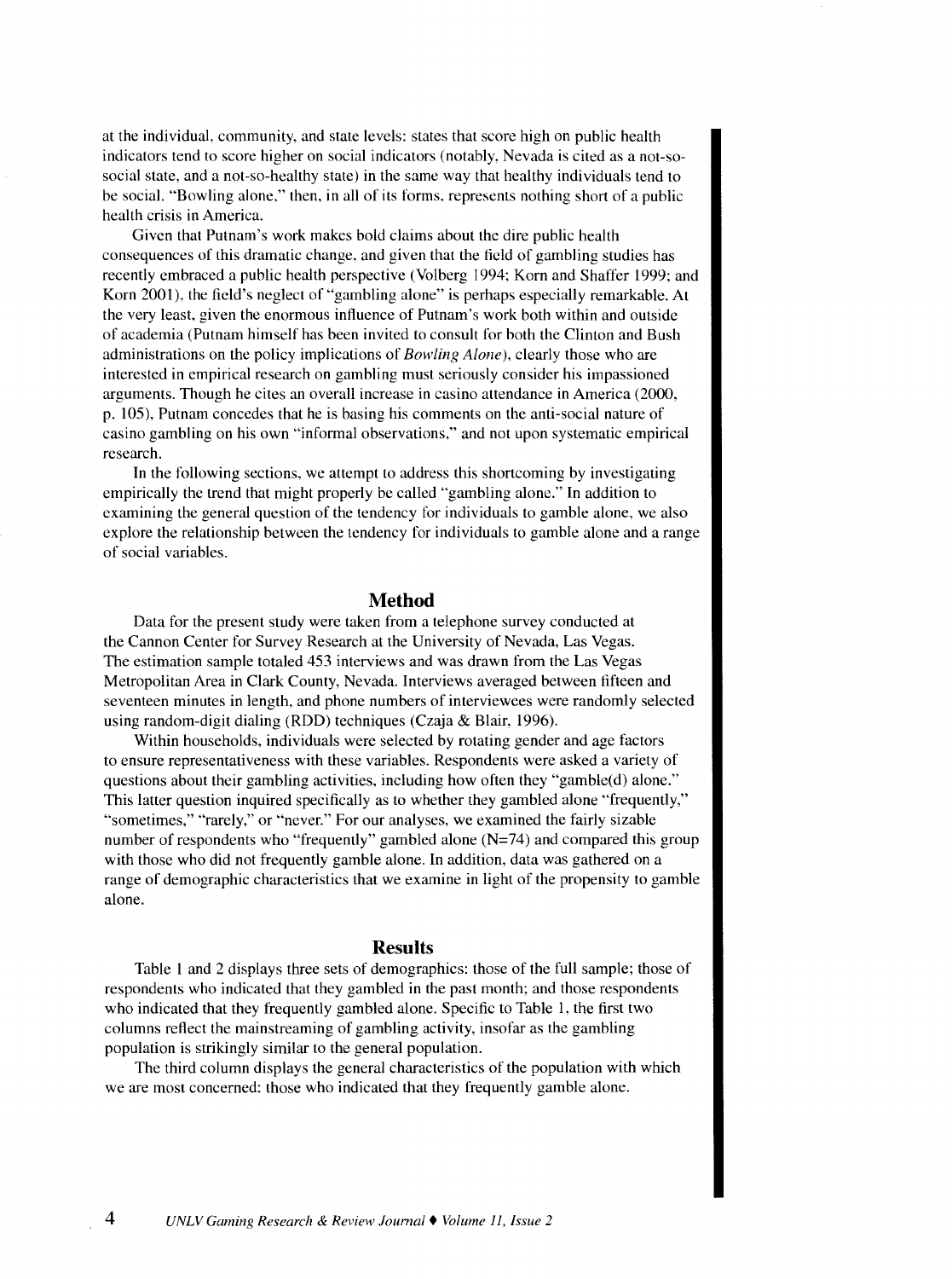| Gambling Alone? A Study of Solitary and Social Gambling in America |  |
|--------------------------------------------------------------------|--|
|--------------------------------------------------------------------|--|

|  | TABLE 1: STUDY DEMOGRAPHICS: FULL SAMPLE AND |  |  |  |
|--|----------------------------------------------|--|--|--|
|  | GAMBLED PREVIOUS MONTH SUB-SAMPLES.          |  |  |  |

| GAMDLED FREVIOUS MONTH SUD-SAMFLES. |                       |                                           |                                                  |                                          |                         |                                                                                     |
|-------------------------------------|-----------------------|-------------------------------------------|--------------------------------------------------|------------------------------------------|-------------------------|-------------------------------------------------------------------------------------|
| <b>SEX</b>                          |                       | <b>FULL</b><br><b>SAMPLE</b><br>$N = 453$ | <b>GAMBLED</b><br><b>LAST MONTH</b><br>$N = 255$ |                                          |                         | <b>GAMBLE</b><br><b>ALONE</b><br>$N = 74$                                           |
|                                     | N                     | $\%$                                      | N                                                | $\overline{\mathcal{C}_{\!\mathcal{O}}}$ | N                       | $\mathcal{O}_{\mathcal{O}}$                                                         |
| <b>MALE</b>                         | $\overline{205}$      | 45.3%                                     | 122                                              | 47.8%                                    | 42                      | 56.8%                                                                               |
| <b>FEMALE</b>                       | $\overline{248}$      | 54.7%                                     | 133                                              | 52.2%                                    | $\overline{32}$         | $43.2\%$                                                                            |
| <b>RACE</b>                         | $\overline{\bf N}$    | $\overline{\mathcal{C}_{\ell}}$           | N                                                | $\overline{\mathcal{C}_{\!\!R}}$         | $\overline{\bf N}$      | $\overline{\mathcal{C}_{\!\!R}}$                                                    |
| WHITE                               | 343                   | $77.1\%$                                  | $\overline{200}$                                 | $78.7\%$                                 | $\overline{61}$         | 82.4%                                                                               |
| <b>BLACK</b>                        | $\overline{42}$       | 9.4%                                      | 23                                               | $9.1\%$                                  | $\overline{7}$          | 9.5%                                                                                |
| <b>HISPANIC</b>                     | $\overline{34}$       | $7.6\%$                                   | $\overline{18}$                                  | 7.1%                                     | $\overline{5}$          | $6.8\%$                                                                             |
| <b>ASIAN</b>                        | $\overline{12}$       | 2.7%                                      | $\overline{6}$                                   | 2.4%                                     | $\overline{0}$          | $\overline{0}$                                                                      |
| <b>OTHER</b>                        | $\overline{14}$       | $3.1\%$                                   | $\overline{7}$                                   | 2.8%                                     | T                       | $1.4\%$                                                                             |
| <b>AGE</b>                          | $\overline{\bf N}$    | $\overline{\mathcal{C}_{\ell}}$           | $\overline{\bf N}$                               | $\overline{\mathcal{C}_{\!\!f\!o}}$      | $\overline{\mathbf{N}}$ | $\overline{\mathcal{C}_{\hspace{-1pt}/\hspace{-1pt}/\hspace{-1pt}}\hspace{0.25pt}}$ |
| $21 - 34$                           | 135                   | 29.8%                                     | 66                                               | 25.9%                                    | $\overline{13}$         | 17.6%                                                                               |
| $35 - 49$                           | 139                   | 30.7%                                     | $\overline{74}$                                  | $29.0\%$                                 | $\overline{17}$         | 23.0%                                                                               |
| $50 - 64$                           | $\overline{83}$       | 18.3%                                     | $\overline{60}$                                  | 23.5%                                    | $\overline{23}$         | 31.1%                                                                               |
| $65$ and $>$                        | 96                    | $21.2\%$                                  | $\overline{55}$                                  | 21.6%                                    | $\overline{21}$         | $\overline{28.4\%}$                                                                 |
| <b>MEAN AGE</b>                     | $46.08$ , sd= $17.03$ |                                           | $47.57, sd=16.82$                                |                                          |                         | $52.01$ , sd=16.93                                                                  |
| <b>MARITAL</b>                      |                       |                                           |                                                  |                                          |                         |                                                                                     |
| <b>STATUS</b>                       | $\mathbf N$           | $\%$                                      | N                                                | $\%$                                     | N                       | $\%$                                                                                |
| <b>MARRIED</b>                      | 250                   | 56.3%                                     | 138                                              | 54.3%                                    | 29                      | 39.2%                                                                               |
| <b>SINGLE</b>                       | $\overline{72}$       | 16.2%                                     | 43                                               | $16.9\%$                                 | $\overline{14}$         | 18.9%                                                                               |
| <b>SEP/DIVORCED</b>                 | 86                    | 19.4%                                     | $\overline{53}$                                  | $20.9\%$                                 | $\overline{19}$         | $\overline{25.7\%}$                                                                 |
| WIDOWED                             | $\overline{36}$       | $8.1\%$                                   | $\overline{20}$                                  | $7.9\%$                                  | $\overline{12}$         | $16.2\%$                                                                            |
| <b>NUMBER IN</b>                    |                       |                                           |                                                  |                                          |                         |                                                                                     |
| <b>HOUSEHOLD</b>                    | N                     | $\%$                                      | N                                                | $\%$                                     | N                       | $\%$                                                                                |
| 1                                   | 79                    | 17.8%                                     | $\overline{50}$                                  | 19.7%                                    | $\overline{28}$         | $37.8\%$                                                                            |
| $\overline{2}$                      | $\overline{155}$      | 35.0%                                     | $\overline{106}$                                 | 41.7%                                    | $\overline{28}$         | 37.8%                                                                               |
| $3-4$                               | 136                   | $30.7\%$                                  | $\overline{66}$                                  | $26.0\%$                                 | $\overline{11}$         | 14.9%                                                                               |
| $\overline{5}$ and $>$              | 67                    | 15.1%                                     | $\overline{32}$                                  | $12.6\%$                                 | $\overline{\tau}$       | 9.5                                                                                 |
| <b>MEAN NUMBER</b>                  | 2.91,                 | $sd=1.68$                                 | $2.64, sd=1.49$                                  |                                          | 2.16,                   | $sd = 1.37$                                                                         |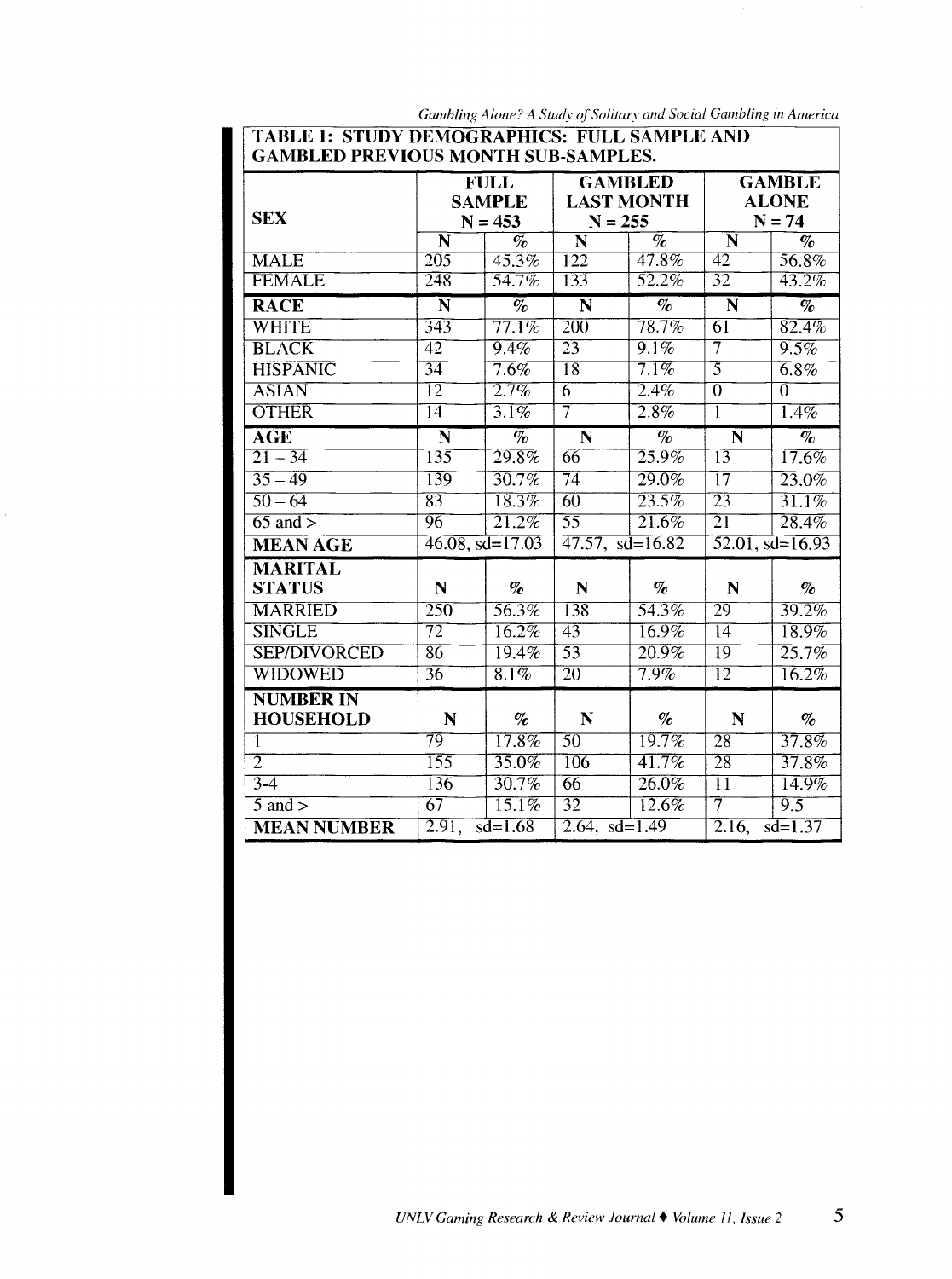| <b>TABLE 1 (CONTINUED)</b>         |                                           |                                 |                                   |                                 |                         |                              |
|------------------------------------|-------------------------------------------|---------------------------------|-----------------------------------|---------------------------------|-------------------------|------------------------------|
| <b>EMPLOYMENT</b><br><b>STATUS</b> | <b>FULL</b><br><b>SAMPLE</b><br>$N = 453$ |                                 | <b>LAST MONTH</b><br>$N = 255$    | <b>GAMBLED</b>                  | <b>ALONE</b>            | <b>GAMBLE</b><br>$N = 74$    |
|                                    | $\overline{\mathbf{N}}$                   | $\%$                            | N                                 | $\overline{\mathcal{C}_{0}}$    | $\overline{\bf N}$      | $\overline{\mathcal{C}_{0}}$ |
| <b>WORKING FT/PT</b>               | 261                                       | 58.8%                           | $\overline{148}$                  | 58.3%                           | $\overline{40}$         | 54.1%                        |
| <b>UNEMPLOYED</b>                  | 43                                        | 9.7%                            | $\overline{26}$                   | 10.2%                           | $\overline{6}$          | 8.1%                         |
| <b>STUDENT</b>                     | $\overline{7}$                            | $1.6\%$                         | T                                 | $\overline{0.4\%}$              | $\overline{0}$          | $\overline{0}$               |
| <b>HOMEMAKER</b>                   | $\overline{32}$                           | $7.2\%$                         | $\overline{14}$                   | 5.5%                            | $\overline{2}$          | 2.7%                         |
| <b>RETIRED</b>                     | $\overline{101}$                          | 22.7%                           | $\overline{65}$                   | 25.6%                           | $\overline{26}$         | 35.1%                        |
| <b>EDUCATION</b>                   | $\overline{\mathbf{N}}$                   | $\overline{\mathcal{C}_{0}}$    | $\overline{\bf N}$                | $\overline{\mathcal{C}_{0}}$    | $\overline{\mathbf{N}}$ | $\overline{\mathcal{C}_{0}}$ |
| HS GRAD and <                      | 162                                       | 36.7%                           | 105                               | 41.5%                           | $\overline{32}$         | 43.2%                        |
| <b>SOME/COL GRAD</b>               | 230                                       | $\overline{52.1\%}$             | 122                               | 48.2%                           | $\overline{36}$         | 48.6%                        |
| <b>GRAD DEGREE</b>                 | 49                                        | $\overline{11.1\%}$             | $\overline{26}$                   | 10.2%                           | $\overline{6}$          | $8.1\%$                      |
| <b>INCOME</b>                      | $\overline{\bf N}$                        | $\overline{\mathcal{C}_{\ell}}$ | $\overline{\bf N}$                | $\overline{\mathcal{C}_{\ell}}$ | $\overline{\bf N}$      | $\overline{\mathcal{C}_{0}}$ |
| $$20k$ or <                        | $\overline{61}$                           | $16.9\%$                        | $\overline{38}$                   | 18.5%                           | $\overline{11}$         | $\overline{18.6\%}$          |
| $$25 - $35k$                       | $\overline{102}$                          | 28.3%                           | $\overline{60}$                   | 29.3%                           | $\overline{21}$         | 35.6%                        |
| $$40 - $55k$                       | $\overline{122}$                          | 33.9%                           | $\overline{63}$                   | 30.7%                           | $\overline{15}$         | 25.4%                        |
| $$60k$ and $>$                     | $\overline{75}$                           | 20.8%                           | 44                                | 21.5%                           | $\overline{12}$         | 20.3%                        |
| <b>RELIGIOUS</b>                   |                                           |                                 |                                   |                                 |                         |                              |
| <b>AFFILIATION</b>                 | $\mathbf N$                               | $\%$                            | $\mathbf N$                       | $\%$                            | ${\bf N}$               | $\%$                         |
| <b>CATHOLIC</b>                    | 136                                       | 31.1%                           | $\overline{82}$                   | 33.2%                           | 25                      | 34.2%                        |
| PROTESTANT                         | $\overline{90}$                           | 20.6%                           | $\overline{55}$                   | 22.3%                           | $\overline{20}$         | 27.4%                        |
| <b>CHRISTIAN</b>                   | $\overline{66}$                           | 15.1%                           | $\overline{28}$                   | 11.3%                           | 7                       | $9.6\%$                      |
| <b>MORMON-LDS</b>                  | $\overline{2}\overline{2}$                | $5.0\%$                         | $\overline{6}$                    | 2.4%                            | Ī                       | $\overline{1.4\%}$           |
| <b>JEWISH</b><br><b>OTHER</b>      | $\overline{10}$<br>$\overline{48}$        | 2.3%<br>11.0%                   | $\overline{6}$<br>$\overline{25}$ | 2.4%<br>10.1%                   | ī<br>$\overline{5}$     | 1.4%<br>$6.8\%$              |
| <b>NONE</b>                        | $\overline{65}$                           | 14.9%                           | 45                                | 18.2%                           | 14                      | 19.2%                        |
| <b>IMPORTANCE</b>                  |                                           |                                 |                                   |                                 |                         |                              |
| <b>OF RELIGIOUS</b>                |                                           |                                 |                                   |                                 |                         |                              |
| <b>BELIEFS</b>                     | $\mathbf N$                               | $\%$                            | N                                 | $\%$                            | $\mathbf N$             | $\%$                         |
| <b>EXTREMELY</b>                   | 243                                       | 55.1%                           | $\overline{117}$                  | 46.6%                           | $\overline{31}$         | 41.9%                        |
| <b>SOMEWHAT</b>                    | 122                                       | $27.7\%$                        | 81                                | 32.3%                           | $\overline{21}$         | 28.4%                        |
| <b>NOT VERY/ALL</b>                | $\overline{76}$                           | 17.2%                           | $\overline{53}$                   | 21.1%                           | $\overline{22}$         | 29.7%                        |
| <b>ATTEND</b>                      |                                           |                                 |                                   |                                 |                         |                              |
| <b>RELIGIOUS</b>                   |                                           |                                 |                                   |                                 |                         |                              |
| <b>SERVICES</b>                    | N                                         | $\mathcal{O}_0$                 | N                                 | $\%$                            | N                       | $\%$                         |
| $\overline{\text{WEEKLY}}$ or $>$  | $\overline{141}$                          | 32.3%                           | $\overline{55}$                   | 22.3%                           | $\overline{13}$         | $17.8\%$                     |
| MONTHLY or >                       | $\overline{62}$                           | 14.2%                           | 38                                | $15.4\%$                        | $\overline{8}$          | $\overline{11.0\%}$          |
| $\overline{<}$ MONTHLY             | $\overline{64}$                           | 14.6%                           | $\overline{42}$                   | $17.0\%$                        | $\overline{14}$         | 19.2%                        |
| <b>NOT AT ALL</b>                  | $\overline{170}$                          | $\overline{38.9\%}$             | $\overline{112}$                  | 45.3%                           | $\overline{38}$         | 52.1%                        |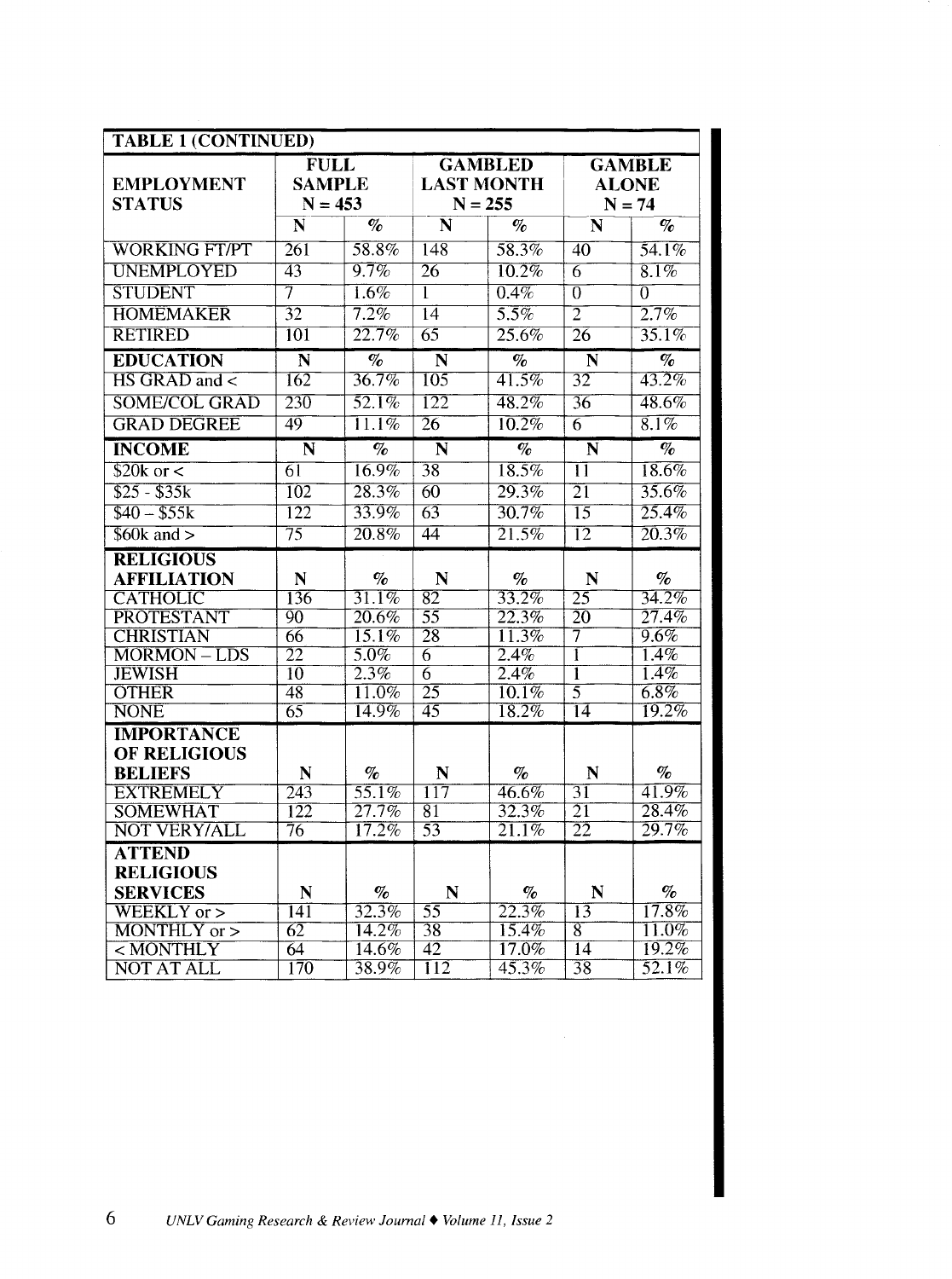*Gambling Alone? A Studv of Solitary and Social Gambling in America* 

Table 2 also presents the full sample and two gambling sub-samples. In this case the<br>measures being examined are the study-specific gambling variables. As expected, greater<br>gambling differences exist between the sub-sample measures being examined are the study-specific gambling variables. As expected, greater

*more likely to gamble frequently, risk higher amounts of money, gamble for recreation and be more at risk for problem gambling.* 

gambling differences exist between the sub-samples than in Table *People who gamble alone are* <sup>1.</sup> Not surprisingly, people who gamble alone are more likely to gamble frequently, risk higher amounts of money, gamble for recreation and be more at risk for problem gambling.

> When Putnam addresses gender in his analysis, he either holds it constant (pp. 205, 220. 305. 331, 333, 419), or examines gender more broadly in terms of the ways in which social tolerance of certain sub-populations has increased over the years (pp. 350-

356), or discusses the ways in which women in the workplace are civically engaged (p. 201). He also makes the general claim that "civic engagement and social connectedness have diminished almost equally for both women and men (p. 203). Table 3 (below). however, suggests that those who gamble alone are more likely to be male, though this difference is not statistically significant at the .05 alpha level ( $p=0.062$ ).

| <b>TABLE 2: FREQUENCIES AND PERCENTAGES FOR GAMBLING</b><br>VARIABLES. FULL SAMPLE, GAMBLE LAST MONTH, AND ALONE. |                                              |                             |                   |          |                                      |                             |
|-------------------------------------------------------------------------------------------------------------------|----------------------------------------------|-----------------------------|-------------------|----------|--------------------------------------|-----------------------------|
|                                                                                                                   | $\overline{\mathrm{FULL}}$<br><b>GAMBLED</b> |                             | <b>GAMBLE</b>     |          |                                      |                             |
| <b>FREQUENCY OF</b>                                                                                               | <b>SAMPLE</b>                                |                             | <b>LAST MONTH</b> |          |                                      | <b>ALONE</b>                |
| <b>GAMBLING</b>                                                                                                   |                                              | $N = 453$                   | $N = 255$         |          |                                      | $N = 74$                    |
|                                                                                                                   | N                                            | $\mathcal{O}_\Omega$        | N<br>$\%$         |          | $\overline{\mathcal{C}_{\ell}}$<br>N |                             |
| <b>FREQUENT</b>                                                                                                   | $\overline{55}$                              | $12.3\%$                    | $\overline{55}$   | 21.6%    | $\overline{28}$                      | 37.8%                       |
| <b>MONTH/WEEK</b>                                                                                                 | $\overline{122}$                             | 27.4%                       | $\overline{122}$  | $47.8\%$ | $\overline{31}$                      | 41.9%                       |
| <b>INFREQUENT</b>                                                                                                 | 269                                          | 60.3%                       | $\overline{78}$   | $30.6\%$ | $\overline{15}$                      | 20.3%                       |
| <b>MONEY PUT</b>                                                                                                  |                                              |                             |                   |          |                                      |                             |
| <b>AT RISK</b>                                                                                                    | N                                            | $\%$                        | N                 | $\%$     | N                                    | $\mathcal{O}_{\mathcal{C}}$ |
| $$100 \text{ or } >$                                                                                              | $\overline{75}$                              | $\overline{20.2\%}$         | $\overline{53}$   | 21.2%    | $\overline{23}$                      | 32.4%                       |
| $$51 - $99$                                                                                                       | 61                                           | $16.4\%$                    | 46                | 18.4%    | $\overline{15}$                      | 21.1%                       |
| $$50$ or $<$                                                                                                      | 236                                          | 63.4%                       | $\overline{151}$  | $60.4\%$ | 33                                   | $46.5\%$                    |
| <b>GAMBLING AS</b>                                                                                                |                                              |                             |                   |          |                                      |                             |
| <b>RECREATION</b>                                                                                                 | N                                            | $\mathcal{O}_{\mathcal{O}}$ | N                 | $\%$     | N                                    | $\%$                        |
| YES, SIGNIF.                                                                                                      | $\overline{38}$                              | 10.2%                       | $\overline{29}$   | 11.5%    | 19                                   | 25.7%                       |
| <b>MODERATE</b>                                                                                                   | 46                                           | 12.3%                       | $\overline{41}$   | $16.3\%$ | $\overline{18}$                      | 24.3%                       |
| SMALL/NO SIG.                                                                                                     | 289                                          | 77.5%                       | 182               | $72.2\%$ | $\overline{37}$                      | $50.0\%$                    |
| <b>PROBLEM</b>                                                                                                    |                                              |                             |                   |          |                                      |                             |
| <b>GAMBLER</b>                                                                                                    | N                                            | $\%$                        | N                 | $\%$     | N                                    | $\mathbf{\%}$               |
| <b>SELF ID YES</b>                                                                                                | 29                                           | $7.9\%$                     | 18                | 7.4%     | $\overline{10}$                      | 13.5%                       |
| <b>SELF ID</b><br>$\overline{N}$                                                                                  | 337                                          | $92.1\%$                    | 225               | 92.6%    | $\overline{64}$                      | 86.5%                       |
| <b>GAMES</b>                                                                                                      |                                              |                             |                   |          |                                      |                             |
| <b>PLAYED MOST</b>                                                                                                | N                                            | $\%$                        | N                 | $\%$     | N                                    | $\%$                        |
| <b>SLOTS/VP MACH.</b>                                                                                             | $\overline{270}$                             | 71.2%                       | 182               | 71.4%    | $\overline{45}$                      | 60.8%                       |
| <b>NOT MACHINE</b>                                                                                                | 109                                          | 28.8%                       | $\overline{73}$   | 28.6%    | 29                                   | 39.2%                       |
| <b>GAMBLED</b>                                                                                                    |                                              |                             |                   |          |                                      |                             |
| <b>ALONE</b>                                                                                                      | N                                            | $\%$                        | N                 | $\%$     | N                                    | $\%$                        |
| FREQUENTLY                                                                                                        | 90                                           | 23.7%                       | $\overline{74}$   | 29.1%    | $\overline{74}$                      | $100\%$                     |
| <b>SOME/NEVER</b>                                                                                                 | 289                                          | 76.3%                       | $\overline{180}$  | $70.9\%$ | $\overline{0}$                       | $\overline{0}\%$            |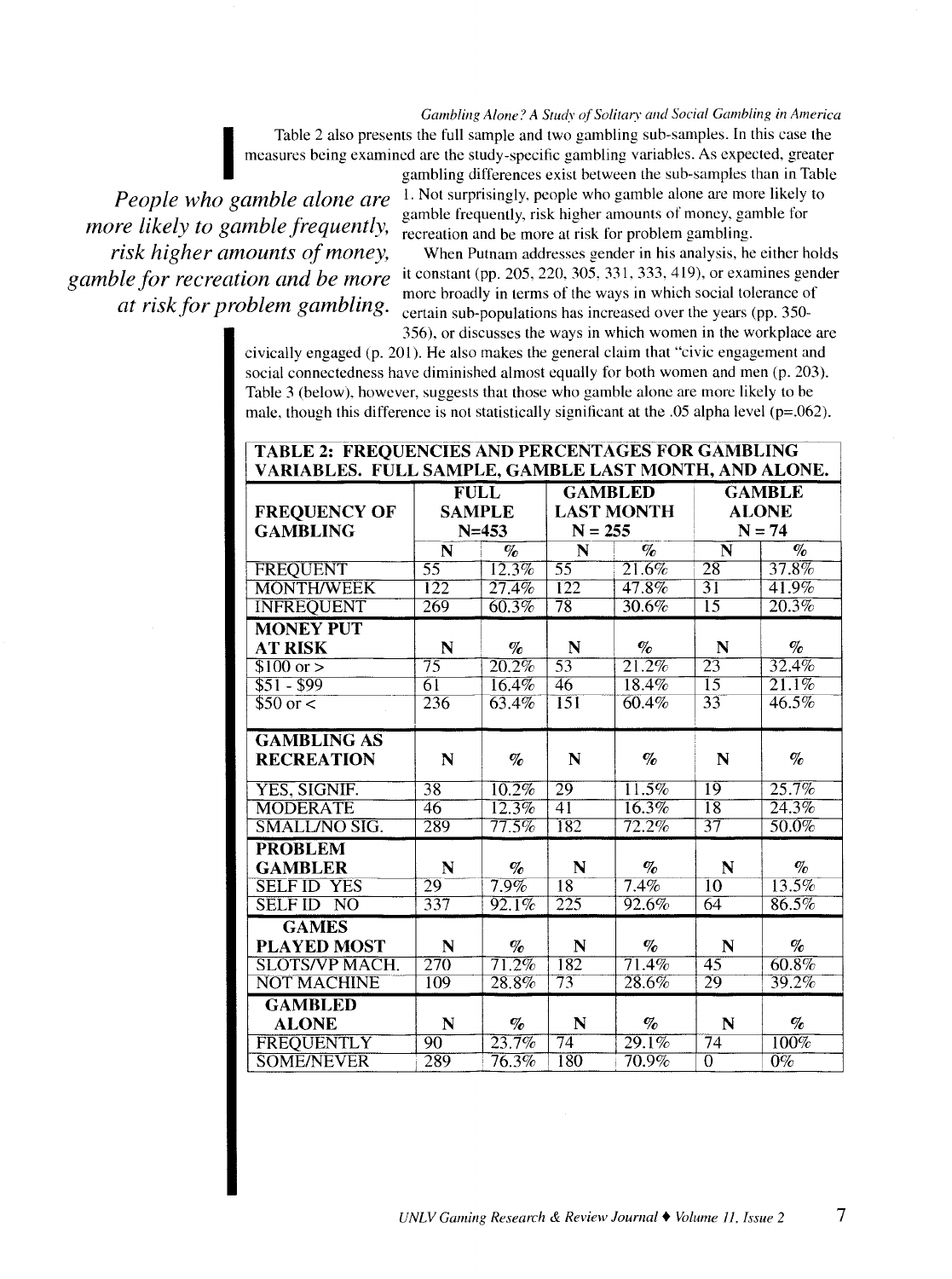Age is implicated both directly and indirectly in a number of Putnam's arguments (2000 p. 247-276), all of which paint a favorable portrait of older generations. More specifically. Putnam argues that older generations have tended to be more civic-minded (2000 p. 247-276), all of which paint a favorable portrait of older generations. More<br>specifically, Putnam argues that older generations have tended to be more civic-minded<br>so that their passing is a major factor in the d capital. As these "joiner generations" die off, those that follow lack the social capital of their predecessors.

If Putnam's arguments are true, it may be the case that gambling behavior is an exception to these tendencies. According to our data (see Table 3) gamblers who fall into older age categories are also more likely to gamble alone. For instance, gamblers between 50 and 64 are nearly twice as likely to gamble alone than gamblers between the ages of 21 and 34. Nor does this *Gamblers between 50 and 64 are nearly twice as likely to gamble alone than gamblers between the ages of21 and 34.* 

trend apply only to these age groups: gamblers 65 and older are just as likely to gamble alone as those between 50 and 64. Also, the mean age of those who frequently gamble alone is 52. while the mean age of those who do so only some of the time is 45.6, a difference that is statistically significant at the .01 alpha level. Contrary to what might be expected from Putnam's work, it seems that older gamblers are more likely to be solitary players, not less.

| <b>TABLE 3: GAMBLING ALONE BY GENDER AND AGE</b> |                     |                     |                              |  |
|--------------------------------------------------|---------------------|---------------------|------------------------------|--|
| <b>SEX</b>                                       | <b>FREQUENTLY</b>   | <b>SOMETIMES OR</b> | STATISTICAL SIGNIF.          |  |
|                                                  | <b>ALONE</b>        | <b>NEVER ALONE</b>  | Chi-Square $=$ 3.481         |  |
| <b>MALE</b>                                      | 34.7%               | $65.3\%$            | $p = .062$                   |  |
| <b>FEMALE</b>                                    | $24.1\%$            | $\overline{75.9\%}$ | $N = 254$                    |  |
| AGE                                              | <b>FREQUENTLY</b>   | <b>SOMETIMES OR</b> | STATISTICAL SIGNIF.          |  |
| <b>CATEGORY</b>                                  | <b>ALONE</b>        | <b>NEVER ALONE</b>  |                              |  |
| $21 - 34$                                        | $19.7\%$            | 80.3%               | $Chi-Square = 9.156$         |  |
| $35 - 49$                                        | $23.0\%$            | 77.0%               | $p = .027$                   |  |
| $50 - 64$                                        | 38.3%               | 61.7%               | $N = 254$                    |  |
| $65$ and $>$                                     | $\overline{38.9\%}$ | $61.1\%$            | T-Value = $2.742$ , p = .007 |  |
| Mean Age                                         | 52.01               | 45.63               |                              |  |

We next examine marital status and household composition. In Putnam's analysis, marriage is linked with a number of social capital issues. For example, he suggests that marriage is linked to increased time entertaining at home and being entertained in the homes of others (200:278), as well as with decreased time hanging out with friends (200:278). Although he claims that social capital tends to be declining for both singles and married couples (2000: 185), the negative effects allegedly are less dramatic for the latter.

Our analysis (see Table 4) supports Putnam's argument here, as the married and the non-married are very different when it comes to the tendency to gamble alone. Comparatively speaking, married gamblers in our sample gamble alone far less frequently than those who are not married (i.e., those who are single, separated/divorced, or widowed). Put another way, when married persons do gamble, they are more likely to do so socially rather than in isolation. Chi-square analyses indicate that these differences are significant at the .001 level.

Similarly, the data in Table 4 on household composition also supports the notion that those who live alone also tend to gamble alone more often. Here. more than half of those gamblers who live by themselves indicated that they gamble alone frequently. These differences also are significant at the .001 level.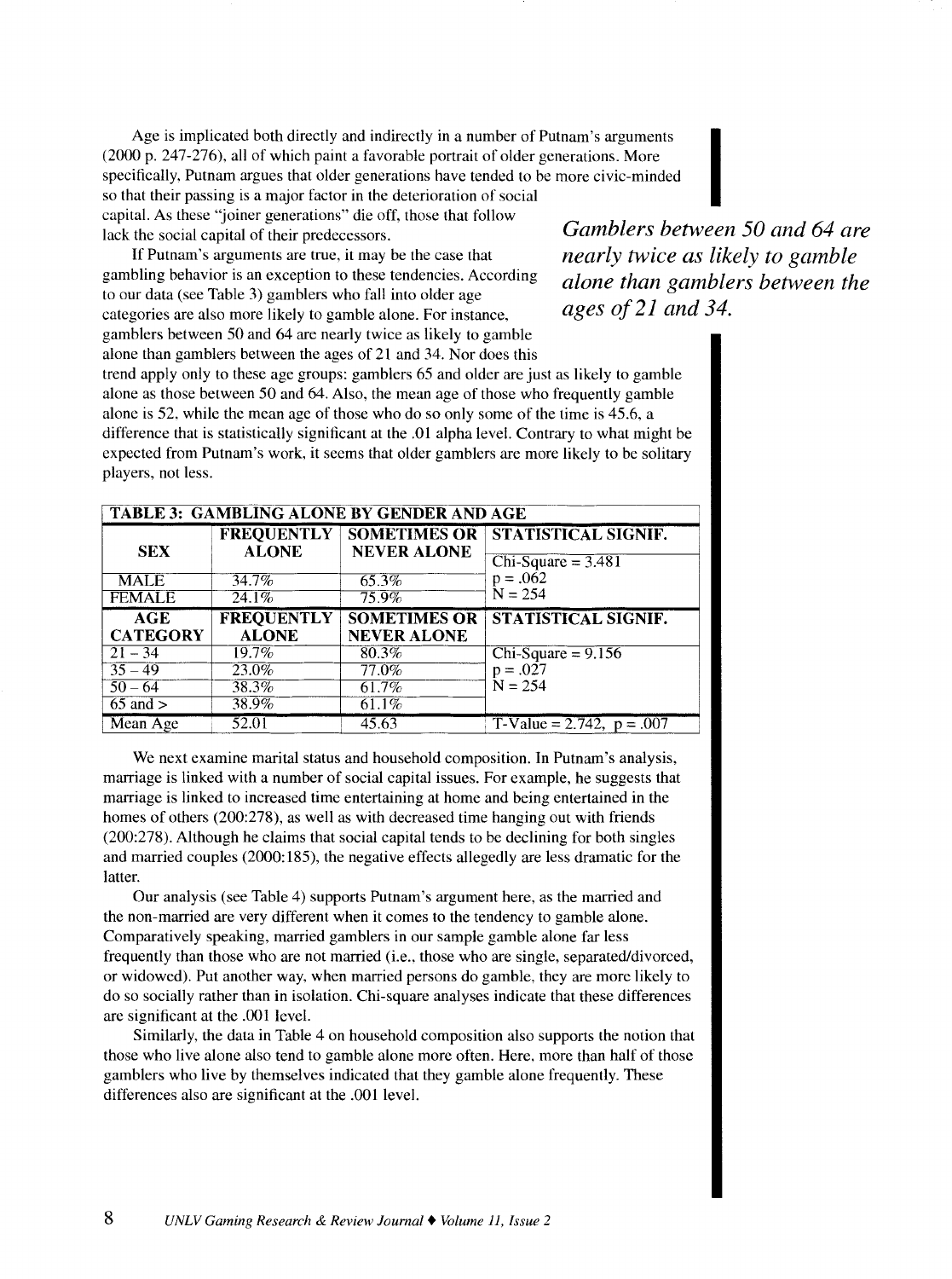| <b>TABLE 4: GAMBLING ALONE BY MARITAL AND HOUSEHOLD NUMBER</b> |                   |                     |                       |  |  |
|----------------------------------------------------------------|-------------------|---------------------|-----------------------|--|--|
| <b>MARITAL</b>                                                 | <b>FREQUENTLY</b> | <b>SOMETIMES OR</b> | STATISTICAL SIGNIF.   |  |  |
| <b>STATUS</b>                                                  | <b>ALONE</b>      | <b>NEVER ALONE</b>  |                       |  |  |
| <b>MARRIED</b>                                                 | 21.0%             | 79.0%               | $Chi-Square = 16.422$ |  |  |
| <b>SINGLE</b>                                                  | 32.6%             | 67.4%               | $p = .001$            |  |  |
| SEP/DIVORC                                                     | 35.8%             | $64.2\%$            | $N = 253$             |  |  |
| <b>WIDOWED</b>                                                 | $63.2\%$          | 36.8%               |                       |  |  |
|                                                                |                   |                     |                       |  |  |
| <b>NUMBER IN</b>                                               | <b>FREQUENTLY</b> | <b>SOMETIMES OR</b> | STATISTICAL SIGNIF.   |  |  |
| <b>HOUSEHOLD</b>                                               | <b>ALONE</b>      | <b>NEVER ALONE</b>  |                       |  |  |
|                                                                | .56.0%            | 44.0%               | $Chi-Square = 23.315$ |  |  |
| $\overline{2}$                                                 | 26.4%             | 73.6%               | $p = .000$            |  |  |
| $3-4$                                                          | $16.9\%$          | $83.1\%$            | $N = 253$             |  |  |
| $5 \text{ or } >$                                              | 21.9%             | 78.1%               |                       |  |  |

Gambling Alone? A Study of Solitary and Social Gambling in America

We also investigated the influence of other demographic variables. including income. education. employment, religious affiliation, religious service attendance. and the importance of religion to the individual. Although there were no statistically significant differences in these analyses, we present them in hopes that future research might explore these variables more fully (see Table 5).

In Table 6 (below) we examine a wide range of gambling variables to further understand the characteristics of those who gamble alone. Here it appears that those who gamble frequently (a few times a week or more) also often gamble alone, as more than half of those who were categorized as frequent gamblers were also categorized as frequent solitary gamblers. This finding supports Putnam's notion that gambling is indeed a form of recreation that supports his "playing alone" thesis, although not in the specific way he suggests (i.e., Putnam predicts solo gambling primarily on machines, but this speculation is not supported by our data).

Furthermore, those who risk substantial amounts of money are more likely to gamble alone, as 44% of those who wager \$100 or more during a single gambling outing indicated that they gamble alone. Perhaps because they are more serious about their recreational activity, or because they do not wish to be seen by friends wagering large amounts of money, heavy gamblers, as measured by amounts

*Furthermore, those who risk substantial amounts of money are more likely to gamble alone.* 

wagered, tend to gamble alone.

Of those who suggest that gambling is a significant part of their recreational life, 65.5% indicate that they gamble alone frequently, whereas only 20% of those who do not feel that gambling is a significant part of their recreational life do so. Those who value their gambling as a key component of their

recreational life also tend to gamble alone frequently.

Although the original purpose of this survey was not to determine problem gambling rates, respondents were asked directly whether they considered themselves problem gamblers. Among those who self-identified as having a gambling problem, more than half also indicated that they frequently gamble alone, a difference that was significant at the .05 level. This finding is consistent with the contention commonly voiced in group treatment or self-help settings that problem gamblers "gamble alone and heal together" (in many cases. by returning to social structures that they had abandoned in their pursuit of gambling).

Finally, when examining games most played, it turns out that those who gamble on slot and/or video poker machines are less likely to frequently gamble alone. This constitutes a highly significant finding for our own inquiry, as Putnam cites the prevalence of machine gambling as evidence that the sociality of card playing is being replaced by less "shmoozable" gambling activities, such as machine gambling (2000, p. 105). In contrast to Putnam's melodramatically bleak portrayal of gambling machines, it is more often the case that those gambling in other areas of the casinos are playing in solitude.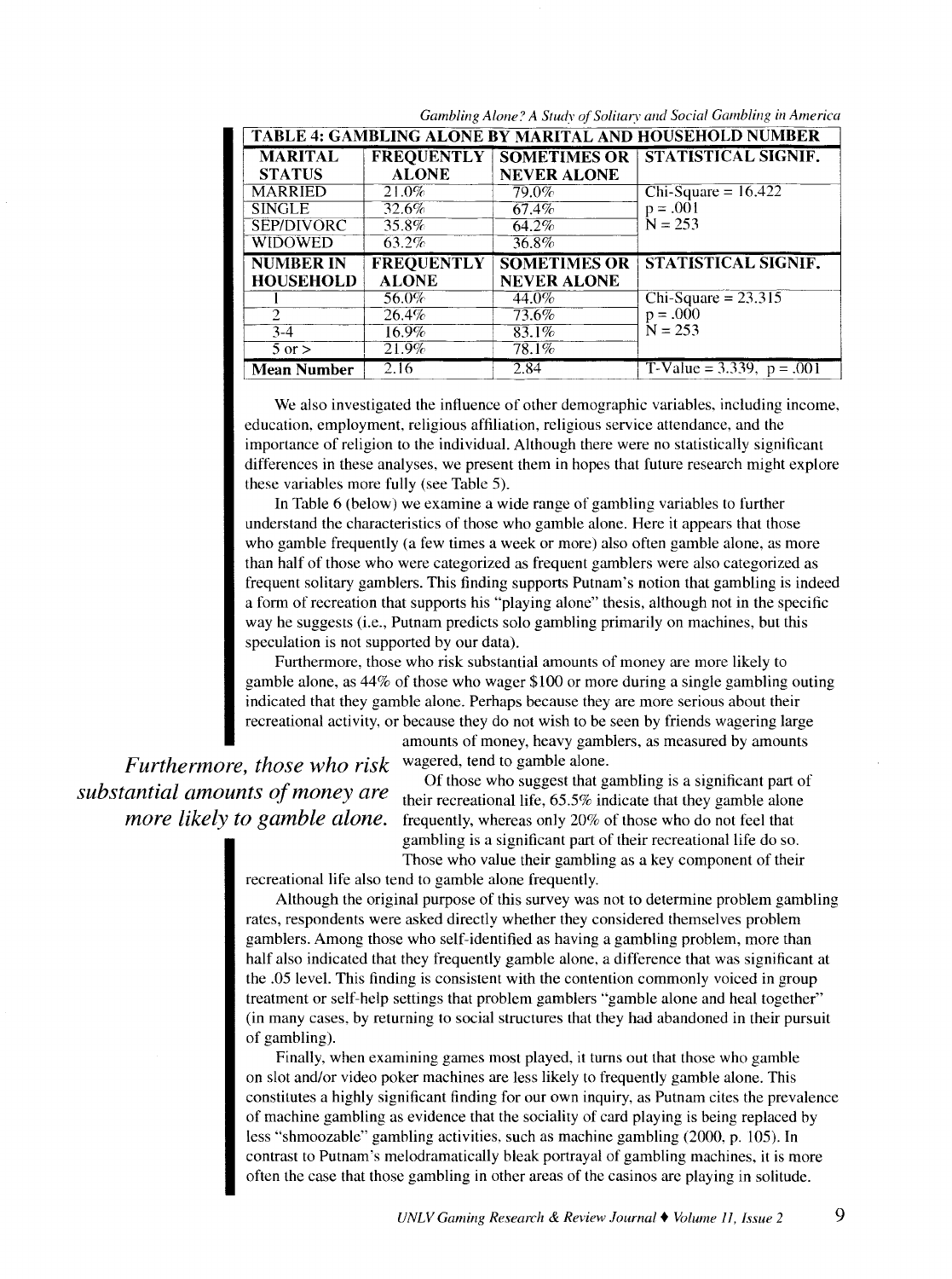|                                        |                                   | <b>TABLE 5: GAMBLING ALONE BY NON-SIGNIFICANT VARIABLES</b> |                               |
|----------------------------------------|-----------------------------------|-------------------------------------------------------------|-------------------------------|
| <b>RELIGIOUS</b><br><b>AFFILIATION</b> | <b>FREQUENTLY</b><br><b>ALONE</b> | <b>SOMETIMES OR</b><br><b>NEVER ALONE</b>                   | <b>STATISTICAL</b><br>SIGNIF. |
| <b>PROTESTANT</b>                      | 37.0%                             | 63.0%                                                       | $Chi-Square = 3.861$          |
| <b>CATHOLIC</b>                        | 30.5%                             | 69.5%                                                       | $p = .696$                    |
| <b>CHRISTIAN</b>                       | 25.0%                             | 75.0%                                                       | $N = 246$                     |
| <b>MORMON-LDS</b>                      | 16.7%                             | 83.3%                                                       |                               |
| <b>JEWISH</b>                          | 16.7%                             | 83.3%                                                       |                               |
| <b>OTHER</b>                           | 20.0%                             | 80.0%                                                       |                               |
| <b>NONE</b>                            | 31.1%                             | 68.9%                                                       |                               |
| <b>ATTEND</b>                          | <b>FREQUENTLY</b>                 | <b>SOMETIMES OR</b>                                         | <b>STATISTICAL</b>            |
| <b>RELIGIOUS</b>                       | <b>ALONE</b>                      | <b>NEVER ALONE</b>                                          | SIGNIF.                       |
| $WEEKLY$ or $>$                        | 23.6%                             | $76.4\%$                                                    | $Chi-Square = 3.690$          |
| $MONTHLY$ or $>$                       | 21.1%                             | 78.9%                                                       | $p = .297$                    |
| $<$ MONTHLY                            | 33.3%                             | 66.7%                                                       | $N = 246$                     |
| <b>NOT AT ALL</b>                      | 34.2%                             | 65.8%                                                       |                               |
| <b>IMPORTANCE</b>                      | <b>FREQUENTLY</b>                 | <b>SOMETIMES OR</b>                                         | <b>STATISTICAL</b>            |
| OF RELIG.                              | <b>ALONE</b>                      | <b>NEVER ALONE</b>                                          | SIGNIF.                       |
| <b>EXTREMELY</b>                       | 26.5%                             | $73.5\%$                                                    | $Chi-Square = 4.579$          |
| <b>SOMEWHAT</b>                        | 26.3%                             | $73.8\%$                                                    | $p = .101$                    |
| <b>NOT VERY/ALL</b>                    | $41.5\%$                          | 58.5%                                                       | $N = 250$                     |
| <b>INCOME</b>                          | <b>FREQUENTLY</b><br><b>ALONE</b> | <b>SOMETIMES OR</b><br><b>NEVER ALONE</b>                   | <b>STATISTICAL</b><br>SIGNIF. |
| \$20K or <                             | 28.9%                             | $71.1\%$                                                    | $Chi-Square = 1.941$          |
| $$25K - $35K$                          | 35.0%                             | 65.0%                                                       | $p = .585$                    |
| $$40K - $55K$                          | 23.8%                             | 76.2%                                                       | $N = 205$                     |
| \$60K or >                             | 27.3%                             | 72.7%                                                       |                               |
| <b>EDUCATION</b>                       | <b>FREQUENTLY</b>                 | <b>SOMETIMES OR</b>                                         | <b>STATISTICAL</b>            |
|                                        | <b>ALONE</b>                      | <b>NEVER ALONE</b>                                          | <b>SIGNIF.</b>                |
| $\overline{HS}$ GRAD or $\lt$          | 30.8%                             | $69.2\%$                                                    | $Chi-Square = 0.596$          |
| <b>SOME/COL</b>                        | 29.5%                             | 70.5%                                                       | $p = .742$<br>$N = 252$       |
| <b>GRAD</b>                            |                                   |                                                             |                               |
| POST GRAD                              | 23.1%                             | 76.9%                                                       |                               |
| <b>EMPLOYMENT</b>                      | <b>FREQUENTLY</b><br><b>ALONE</b> | <b>SOMETIMES OR</b><br><b>NEVER ALONE</b>                   | <b>STATISTICAL</b><br>SIGNIF. |
| <b>EMPLOYED</b>                        | 27.0%                             | 73.0%                                                       | Chi-Square = $6.670$          |
| <b>UNEMPLOYED</b>                      | 23.1%                             | 76.9%                                                       | $p = .083$                    |
| <b>STUDENT/HOME</b><br><b>MAKER</b>    | 13.3%                             | 86.7%                                                       | $N = 253$                     |
| <b>RETIRED</b>                         | $40.6\%$                          | 59.4%                                                       |                               |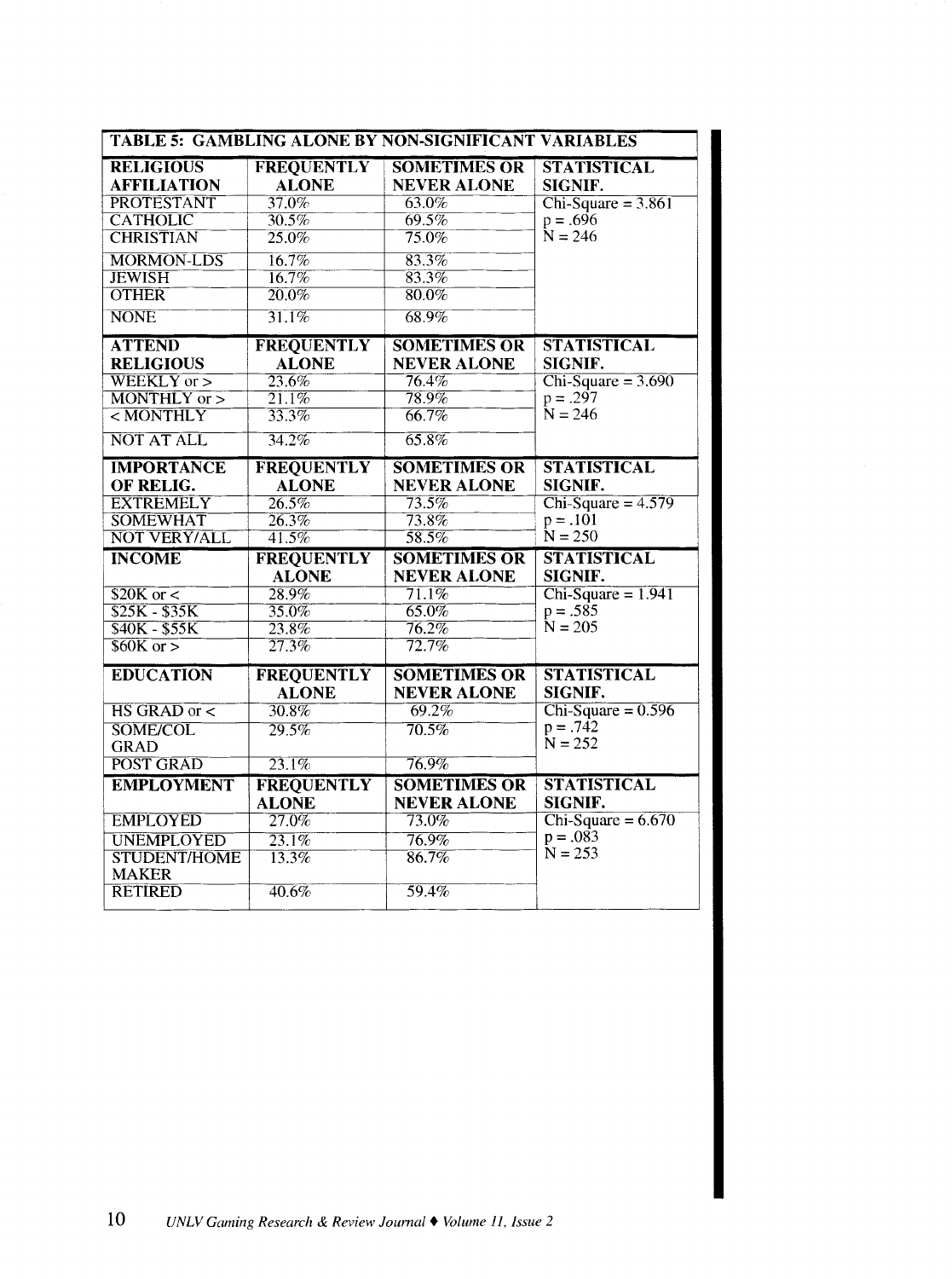|                      |                     | <b>TABLE 6: GAMBLING ALONE BY GAMBLING SPECIFIC VARIABLES</b> |                         |
|----------------------|---------------------|---------------------------------------------------------------|-------------------------|
| FREQUENCY            |                     | <b>FREQUENTLY   SOMETIMES OR  </b>                            | <b>STATISTICAL</b>      |
| OF GAMBLING          | <b>ALONE</b>        | <b>NEVER ALONE</b>                                            | SIGNIF.                 |
| <b>FREQUENT</b>      | $51.9\%$            | 48.1%                                                         | $Chi-Square = 18.023$   |
| <b>MONTH/WEEK</b>    | $25.4\%$            | $74.6\%$                                                      | $p = .000$              |
| <b>INFREQUENT</b>    | $19.2\%$            | $80.8\%$                                                      | $N = 254$               |
| <b>MONEY PUT</b>     | <b>FREQUENTLY</b>   | <b>SOMETIMES OR</b>                                           | <b>STATISTICAL</b>      |
| <b>AT RISK</b>       | <b>ALONE</b>        | <b>NEVER ALONE</b>                                            | SIGNIF.                 |
| $$100 \text{ or } >$ | $44.2\%$            | $55.8\%$                                                      | $Chi-Square = 9.965$    |
| $$51 - $99$          | $32.6\%$            | 67.4%                                                         | $p = .007$              |
| $$50 \text{ or } 5$  | $21.9\%$            | 78.1%                                                         | $N = 249$               |
| <b>GAMBLING AS</b>   | <b>FREQUENTLY</b>   | <b>SOMETIMES OR</b>                                           | <b>STATISTICAL</b>      |
| <b>RECREATION</b>    | <b>ALONE</b>        | <b>NEVER ALONE</b>                                            | <b>SIGNIF.</b>          |
| YES, SIGNIF.         | $65.5\%$            | 34.5%                                                         | $Chi-Square = 29.329$   |
| <b>MODERATE</b>      | $43.9\%$            | 56.1%                                                         | $p = .000$              |
| <b>SMALL/NO SIG.</b> | $\overline{20.4\%}$ | 79.6%                                                         | $N = 251$               |
| <b>PROBLEM</b>       | <b>FREQUENTLY</b>   | <b>SOMETIMES OR</b>                                           | <b>STATISTICAL</b>      |
| <b>GAMBLER</b>       | <b>ALONE</b>        | <b>NEVER ALONE</b>                                            | SIGNIF.                 |
|                      |                     |                                                               | $Chi-Square = 5.715$    |
| <b>SELF ID YES</b>   | $55.6\%$            | $44.4\%$                                                      | $p = .017$              |
| <b>SELFID NO</b>     | $\overline{28.6\%}$ | $71.4\%$                                                      | $N = 242$               |
| <b>GAMES</b>         | <b>FREQUENTLY</b>   | <b>SOMETIMES OR</b>                                           | <b>STATISTICAL</b>      |
|                      | <b>ALONE</b>        | <b>NEVER ALONE</b>                                            | SIGNIF.                 |
| <b>PLAYED MOST</b>   |                     |                                                               |                         |
|                      |                     |                                                               | Chi-Square = $5.567$    |
| <b>SLOT/VP MACH</b>  | 24.9%               | $75.1\%$                                                      | $p = .018$<br>$N = 254$ |

Gambling Alone? A Study of Solitary and Social Gambling in America

## **Conclusions and Discussion**

Our data clearly contradict Putnam's impressionistic statement that the increasing popularity of machine gambling represents an anti-social (or at least non-social) development. While machine gambling does not appear to be as popular with those who gamble alone, perhaps other forces are at play here. For instance. solo gamblers tend to be more frequent and heavier bettors, and perhaps they have developed a savvy understanding that machine games cannot be "beaten" in the same way that other games (such as table poker or sports betting) can.

What is more, it would seem that gambling should not be characterized monolithically, especially as it pertains to social interaction. For instance, while craps and sports betting spaces are loudly and visibly social, other gambling spaces have their own social nuances. Table game play incorporates not only the obvious sharing of space and inevitable small talk that occurs within these confines, but also distinct table etiquette and shared codes that most players eventually adopt. Sometimes chatter is intended to gain an advantage, as is often the case with table poker. Often, however, even in non-directly confrontational games such as blackjack, players readily strike up casual conversations -as might be expected among any individuals sharing common space, interests, and conversation material.

In any case, some of our other findings do provide at least some support for Putnam's general thesis. Interestingly, most of the demographic variables, including income. employment, education, and a number of religious characteristics, yielded no statistically significant differences in terms of gambling alone; put another way, those demographic groups gambled alone with similar frequencies. This provides partial evidence in support of Putnam's claim that the decline of social capital is a phenomenon that transcends social divisions, although age and gender differences in our data suggest that this is not always the case, at least so far as gambling alone is concerned.

Differences in age are especially noteworthy, as Putnam claims that older persons are more likely to be more civic-minded (and hence to "play together"), yet our data suggests that they are also the most likely to gamble alone. The reasons for this seeming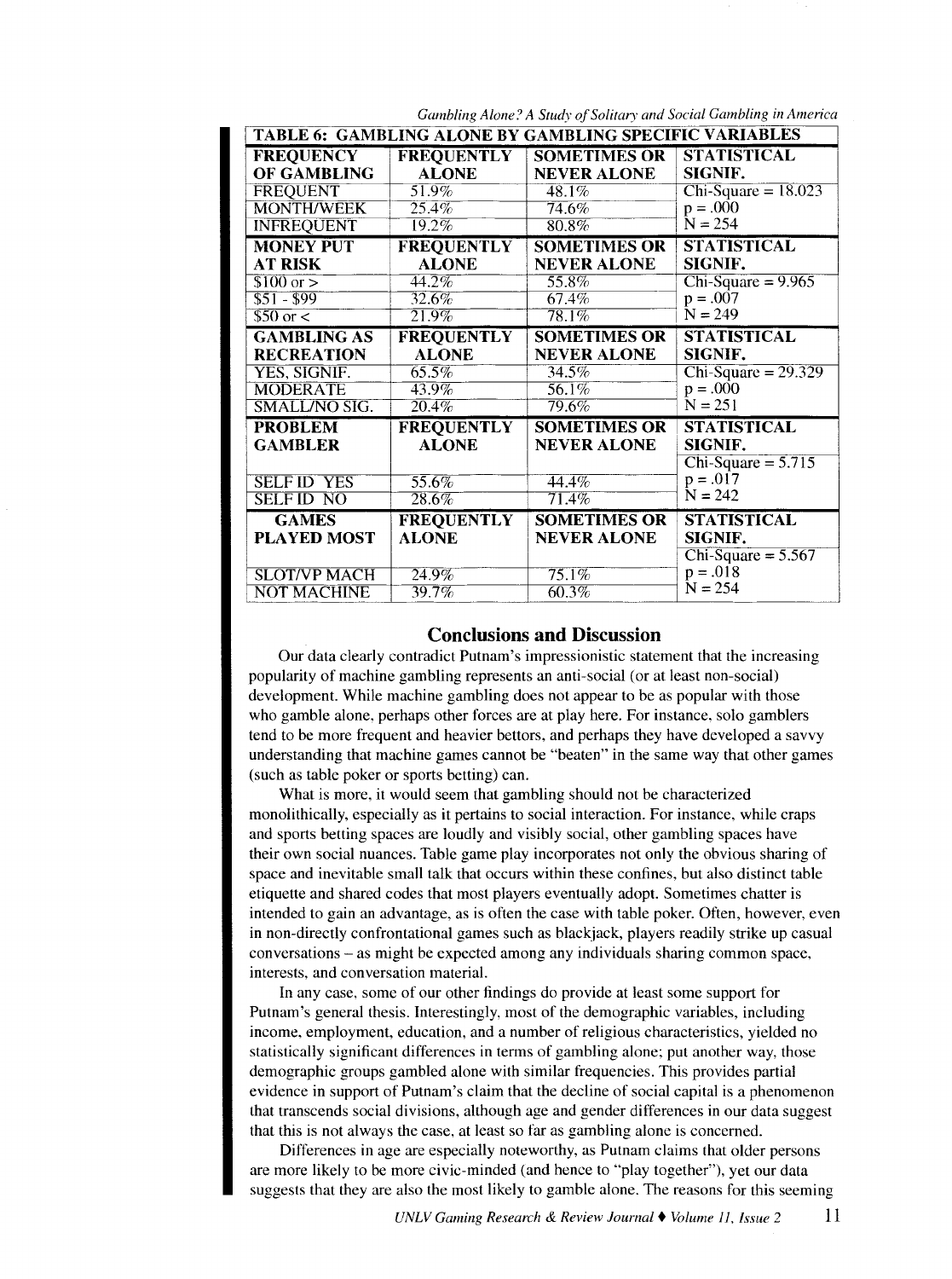anomaly are unclear. It may be that persons who seek to retire in Las Vegas do so at least in part because they already have an interest in gambling. Another possible explanation is that older gamblers already live within a well established network of social affiliations and are therefore more comfortable gambling alone. Finally, the opposite may be the case, at least for those who move to the Las Vegas area from elsewhere to retire; in essence, gambling would in this case represent a compensation for the loss of social ties in the towns and cities from which they moved. In the future, further research on the social networks of older gamblers will be necessary to shed further light on these phenomena.

While refuting the particular notion of machine gambling as a dominant factor, our findings do suggest a broader sociological agreement with Putnam's overall concerns. This consensus centers around the increased recognition of leisure activities as an important source for the development of meaningful social bonds in contemporary American society (Frey and Dickens 1990).

The concept of community was traditionally associated with informal face-toface relations found in small towns and was seen to decline with the advent of modern urban life. Systematic empirical research conducted since the early 1970s, however, has documented the persistence of communal relations in large urban environments (see Frey and Dickens 1990). More significantly, this research has highlighted the increasing importance of leisure pursuits as a major source of social bonding in the contemporary context (one of the early studies of this type was, in fact, a study of bowlers [see Steele and Zurcher 19731). Seen from this angle, our research would suggest that, for many people, gambling has become a relatively mainstream recreational activity in contemporary American society, and, as such, shares many of the same social characteristics as other, more celebrated leisure pursuits.

As is always the case, our study suffers from limitations that should be referenced here. Because this survey was not originally designed to measure gambling problems, the data on these sub-samples should be interpreted with caution. Furthermore, because the original design was not intended to explore "gambling alone" as a specific phenomenon, additional useful constructs (measuring favorite sociological variables such as anomie or alienation) were not included.

In addition, readers are likely to point out that data collected in Las Vegas may not be reflective of gambling behaviors observed elsewhere, and we would agree. At the same time. however, researchers have started to point out that America seems to be "Las Vegasizing" at the same time that Las Vegas seems to be "Americanizing" (Gottdiener, Collins, and Dickens 1999), and as a result, Las Vegas may no longer be the "deviant" (or even different) locale that it once was. In fact, recently Las Vegas has become a favorite "test tube" for marketing researchers, who note that the city's massive influx of new residents from around the world make it a desirable place to study people from a diverse array of backgrounds (LoScalzo, 2007).

Having said this, we have conducted these analyses in a modest and exploratory spirit, with hopes of introducing a potentially useful framework for understanding gambling behavior in America (and perhaps in other jurisdictions). In the future, it is our hope that research might explore similar processes in other areas around the world, and that "gambling alone" might be of interest to researchers seeking to better understand the contexts and consequences of our recreational choices.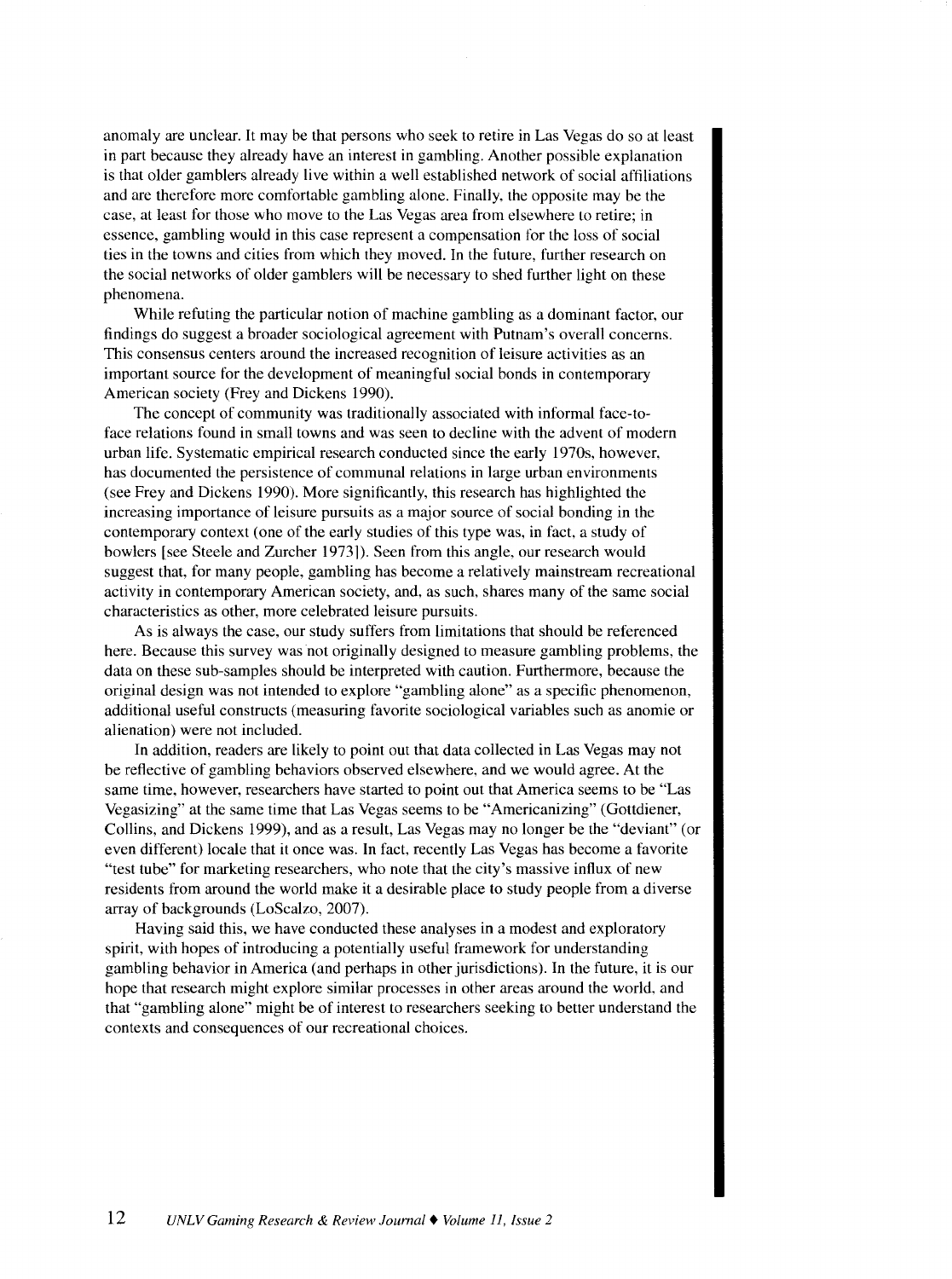#### **References**

- American Psychiatric Association. ( 1994 ). *Diagnostic and statistical manual of mental disorders:* DSM-IV. Washington. DC.
- Custer, R., & Milt, H. (1985). When luck runs out: Help for compulsive gamblers *and their families.* New York: Facts on File.
- Czaja, R.. & Blair, J. (1996). *Designing sun•eys: A guide to decisions and procedures.* Thousand Oaks. CA: Pine Forge.
- Earley, P. (2000). *Super casino: Inside the "new" Las Vegas.* New York: Bantam.
- Frey, *1.,* & Dickens. D. R. (1990). Leisure as a primary institution. *Sociological Inquiry* 60(3), 264-273.
- Gottdiener, M., Collins, C. C., & Dickens, D. R. (1999). *Las Vegas: The social production of an all-American city.* Malden, UK: BlackwelL
- Kilby, J., Fox, J., & Lucas, A. F. (2005). *Casino operations management* (2<sup>nd</sup>) ed.). Hoboken, NJ: John Wiley & Sons.
- Korn, D. A. (2001). Examining gambling issues from a public health perspective. *The Electronic Joumal of Gambling Issues.* Issue 4: May 2001.
- Korn. D. A., & Shaffer. H. (1999). Gambling and the health of the public: Adopting a public health perspective. *Journal of Gambling Studies,* 15(4), 289-365.
- LoScalzo, J. (2007). Democrats gamble on Nevada. *US News* & *World Report.*  http://www. usnews.corn/usnews/news/articles/070222/22nevada.htm, accessed February 2007.
- National Research CounciL (1999). *Pathological gambling: A critical review.*  Washington, DC: National Academy Press.
- Putnam, R. D. (2000). Bowling *alone: The collapse and revival of American community.* New York: Simon and Schuster.
- Shaffer, H. J., Hall, M. H., & Vander Bilt, J. (1997). *Estimating the prevalence of disordered gambling behavior in the United States and Canada: A metaanalysis.* Boston, MA: Presidents and Fellows of Harvard College.
- Steele, P., & Zurcher, L. (1973). Leisure sports as 'ephemeral roles.' *Pacific Sociological Review* 16(4), 345-346.
- Volberg, R. A. (1994). The prevalence and demographics of pathological gamblers: Implications for public health. *American Journal of Public Health,*  84(2), 237-241.
- Volberg, R.A. (2001). When the chips are down: Problem gambling in America. New York: Century Foundation.

Article submitted: 11120/06 Sent to peer review: 11/20/06 Reviewer comments sent to author: 1/22/07 Authors' revised version received: 5/03/07 Article accepted for publication: 5/10/07